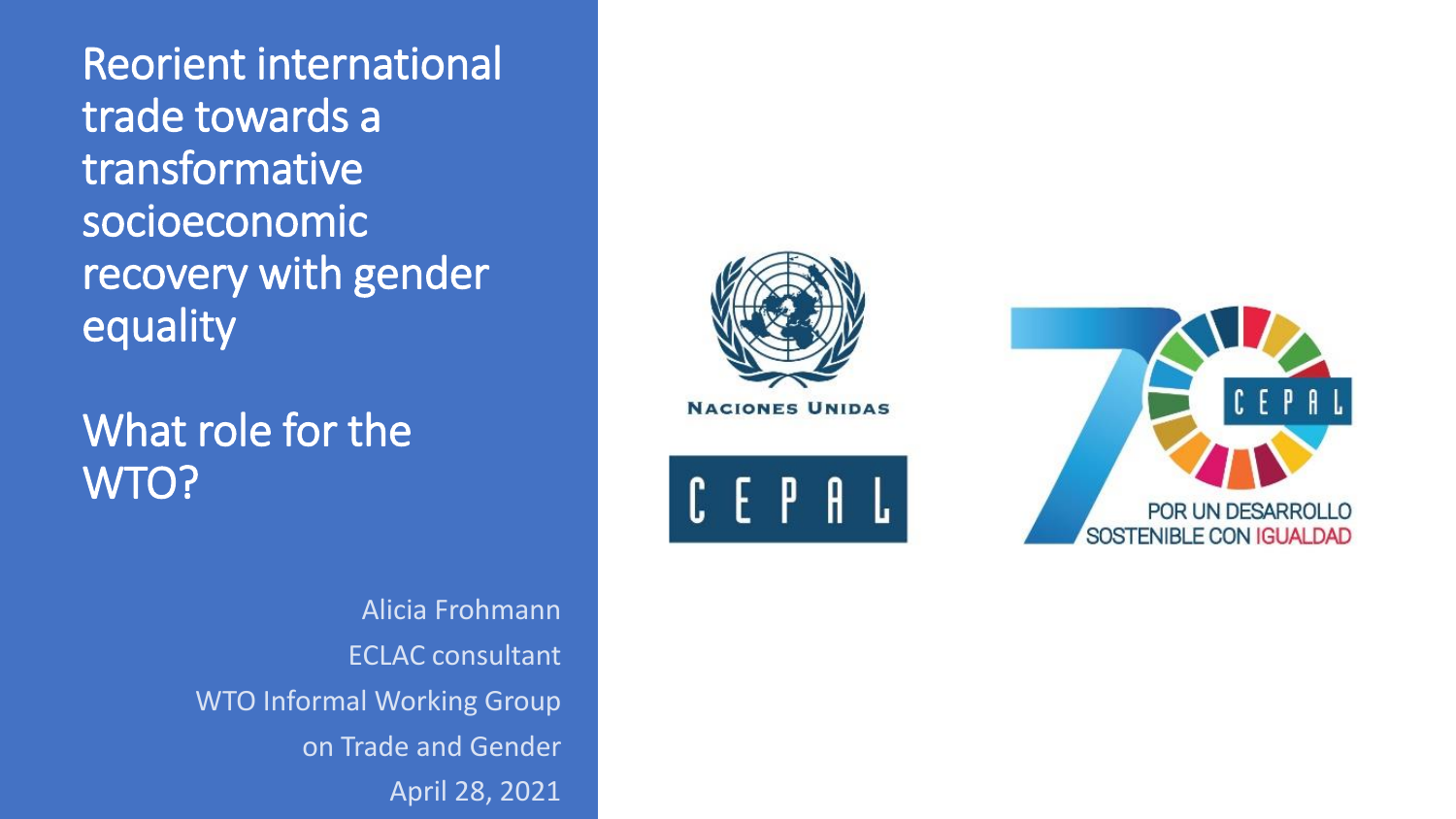## Impact of COVID-19 on women

- The coronavirus (COVID-19) pandemic struck Latin America and the Caribbean at a time of low economic growth and rising poverty and inequality.
- The economic and social effects of the pandemic are expected to have a substantial impact on women's autonomy and gender inequality.
- It will lead to a reduction in women's employment representing the loss of at least 10 years' progress
- 56.9% of women in Latin America and 54.3% in the Caribbean work in sectors that are expected to be hardest hit in terms of jobs and incomes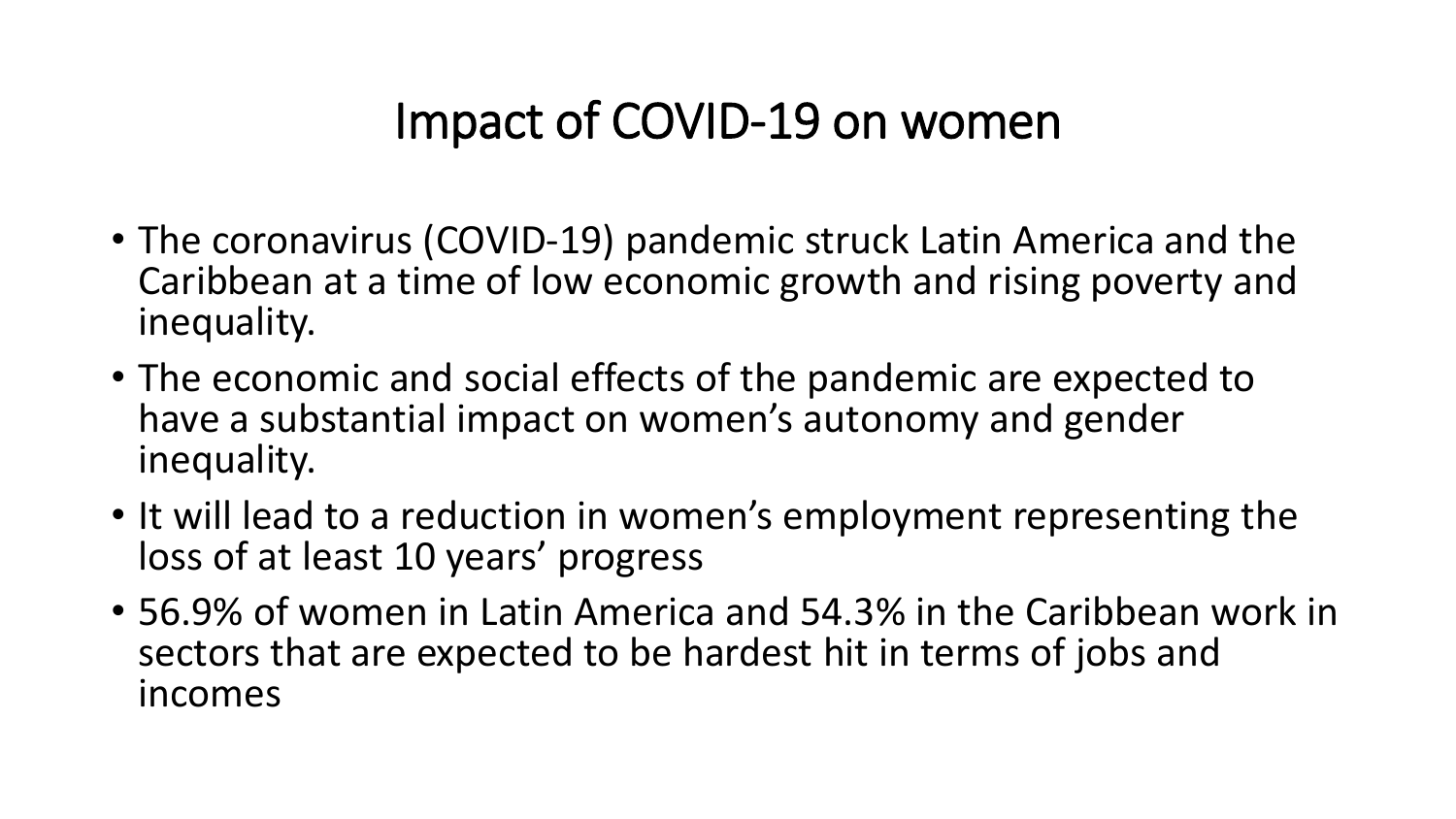### Effects of COVID-19 on economic sectors with large female workforces



Source: Economic Commission for Latin America and the Caribbean (ECLAC).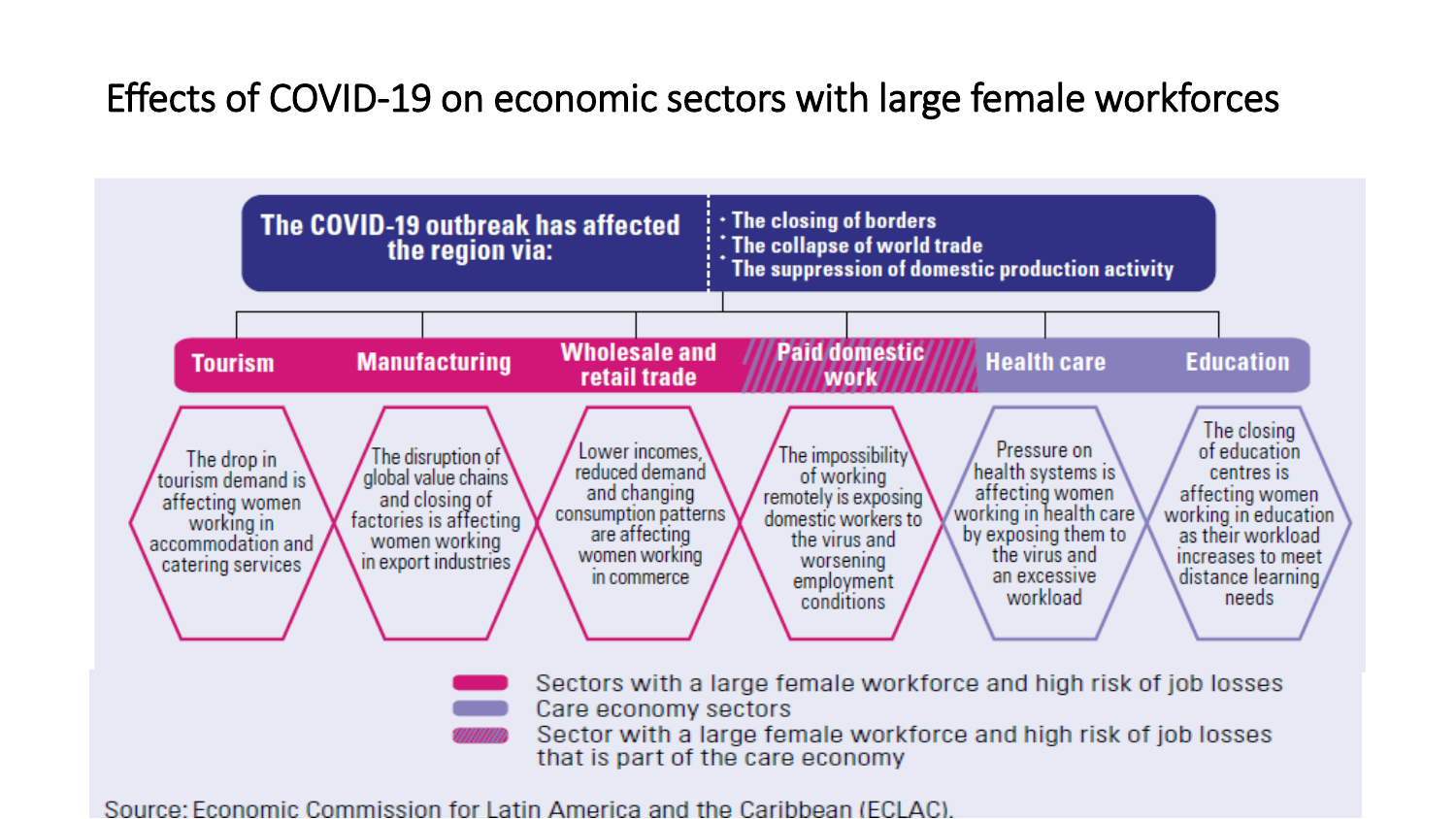Structural inequalities are affecting women ´ s participation in paid work

- Greater presence in MSMEs
- Greater barriers to access to finance, entrepreneurship and exports
- Concentration in lower productivity sectors and occupations
- Overrepresentation in informal employment
- Lower incomes
- Less Access to social security and protection
- Excessive burden of unpaid domestic and care work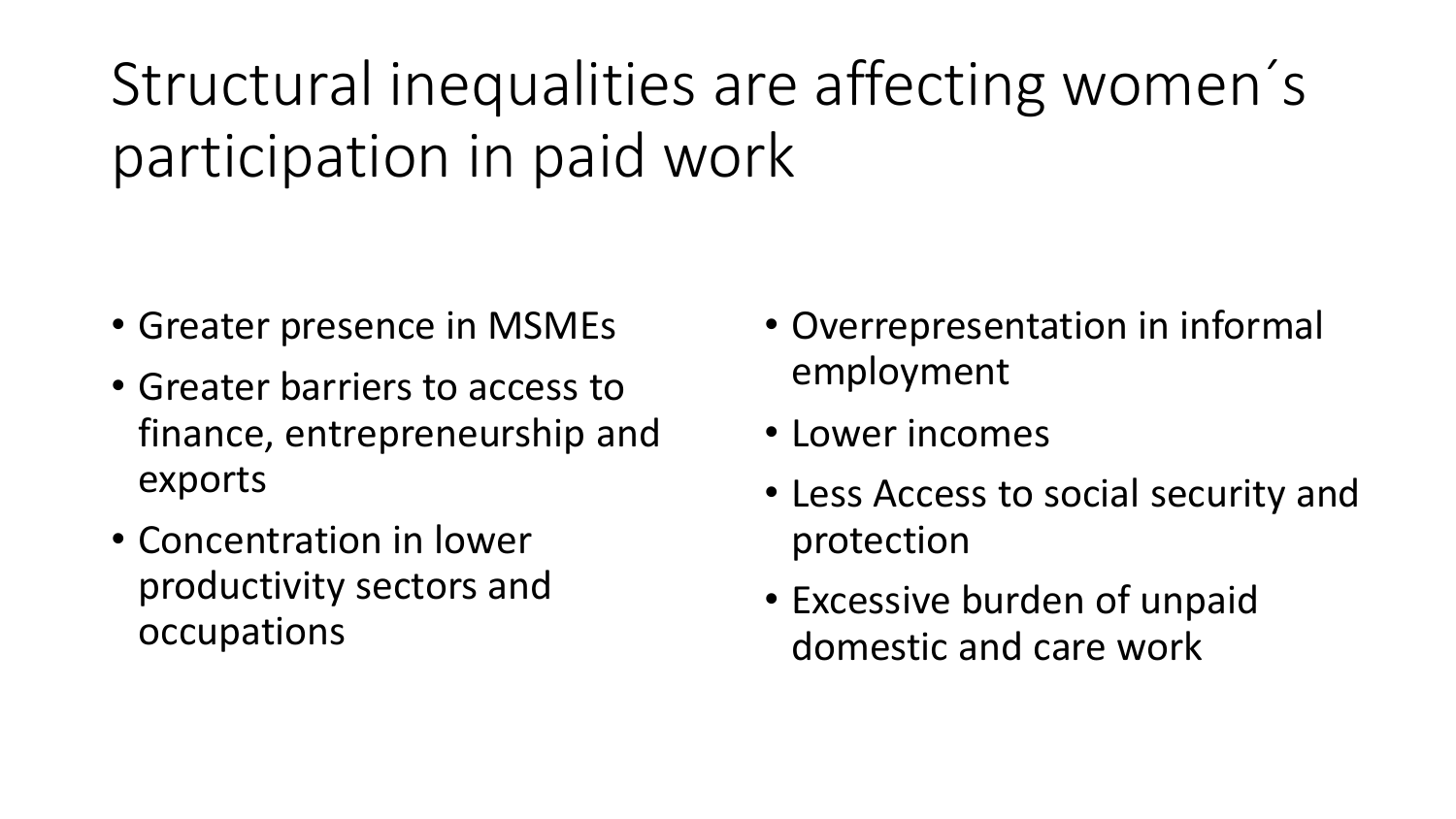#### Latin America



## Women work in sectors with higher economic risk

LAC: Fall in GDP (2020) and working population by sex and economic risk





Source: Economic Commission for Latin America and the Caribbean (ECLAC), on the basis of Household Survey Data Bank (BADEHOG); International Labour Organization (ILO), ILOSTAT [online database] https://ilostat.ilo.org/; and ECLAC projections for 2020.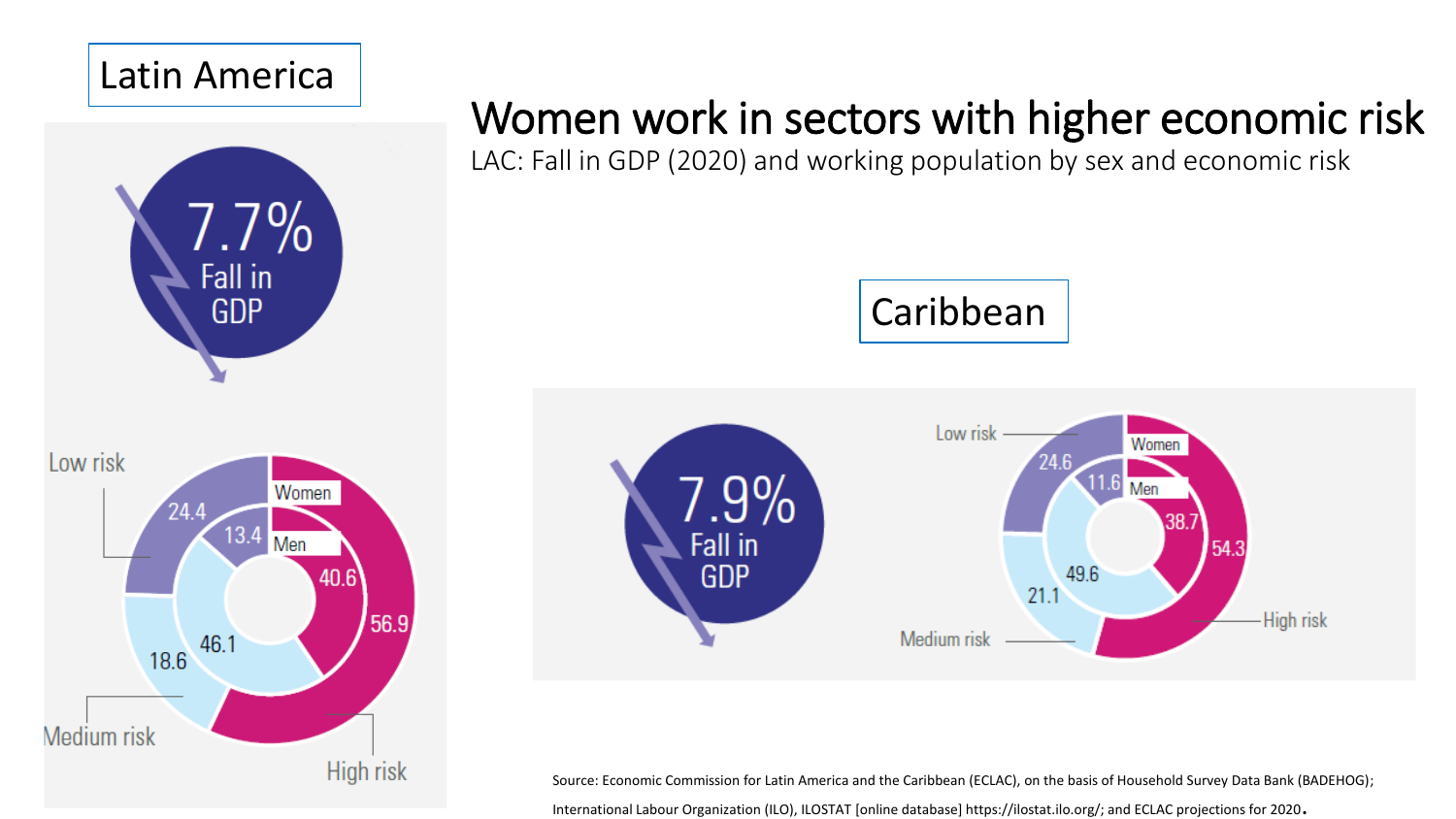Caribbean: women ´ s employment is very high in tourism which has been especially hard hit



Source: Economic Commission for Latin America and the Caribbean (ECLAC), on the basis of International Labour Organization (ILO), ILOSTAT [online database] https://ilostat.ilo.org/data/.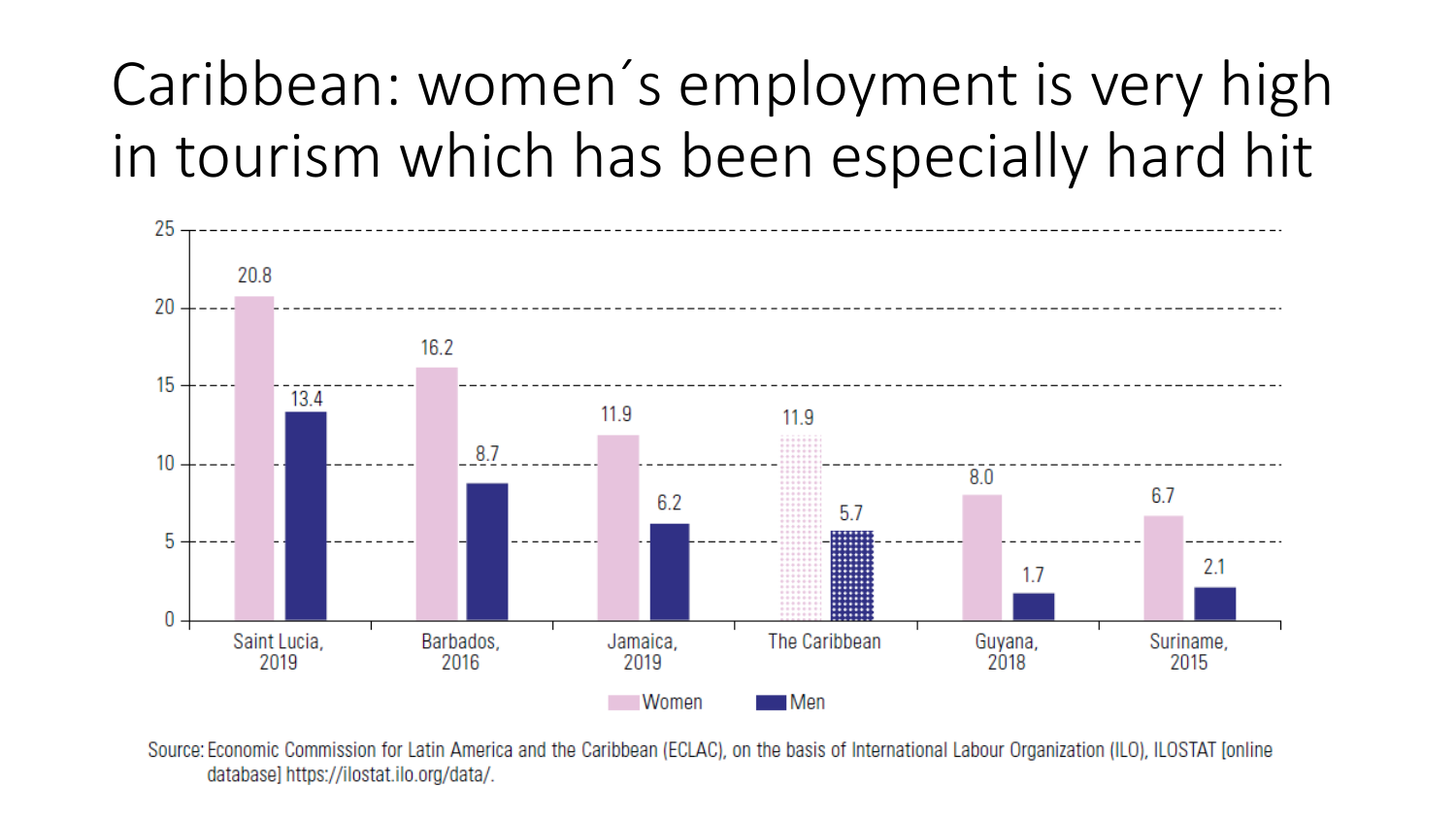International trade: a means to a recovery with gender equality?

- Short term: Reorient international trade towards a transformative socioeconomic recovery with gender equality.
	- Equal access for women to the different instruments and response mechanisms of employment support and financing for economic recovery.
	- Strengthen regional productive integration and complementarity and promote the participation of women workers and entrepreneurs in production chains in dynamic sectors through affirmative measures
- Long term: A gender perspective in trade policies contributes to an understanding of the distributive impacts of trade and provides new paths for the design of policies aimed at sustainable development with gender equality.
- ECLAC work on trade and gender
- Trade, gender and social inclusion (GESI) project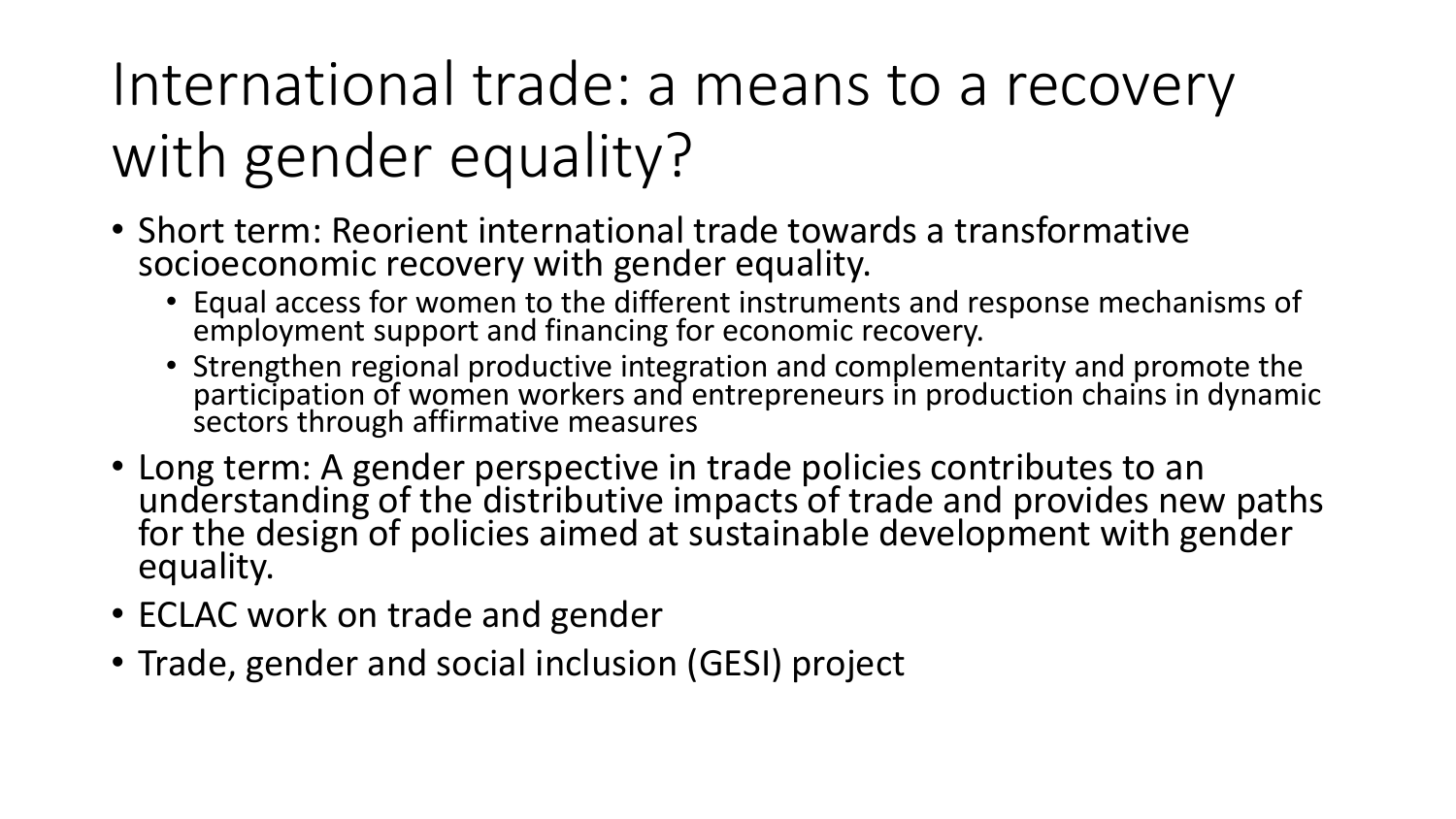# What role for the WTO?

- Build the principle of non-discrimination between men and women into the WTO agreements
- Strengthen and engender existing instruments such as Trade Facilitation and Aid for Trade
- Mainstream gender into ongoing negotiations (investment facilitation and e-commerce)
- Seek a convergence between the WTO reform process and SDGs (SDG 5 of gender equality)
- Strive for gender focus at MC12